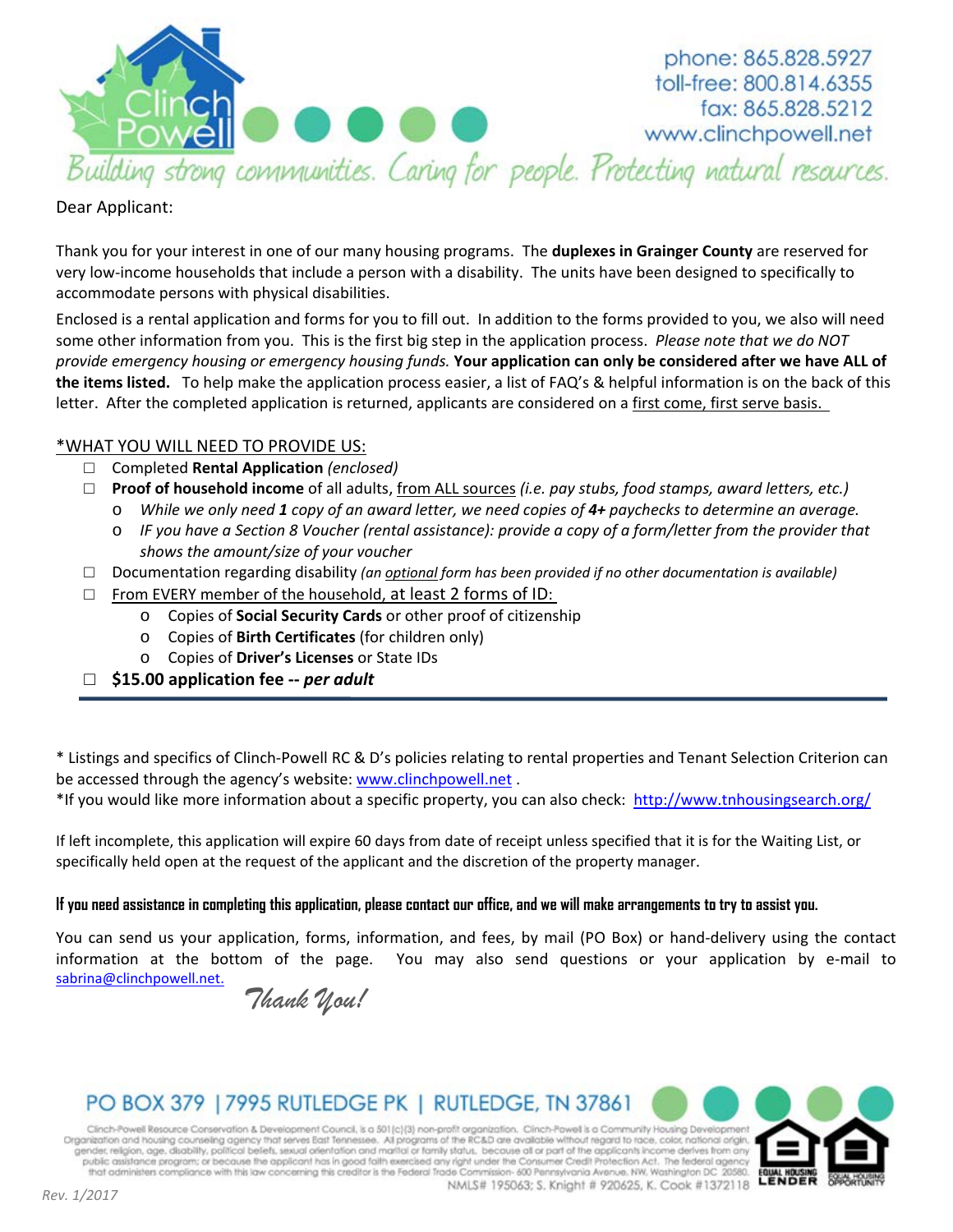### RENTAL APPLICATION CHECKLIST:

COMPLETED *& signed rental application*

- □ Copies of Social Security Cards
- □ Copies of Driver's License and/or Birth Certificates
- Documentation of disability *(you can use the form provided, or provide something else)*
- $\Box$  Proof of household income from all sources  $\rightarrow$  Copies of the 4 (or more) most recent consecutive Paystubs and/or a copy of each separate Award Letter (SSI, Food Stamps, Child Support order, etc..)

 $\Box$  \$15 Application fee per adult

## **FREQUENTLY ASKED QUESTIONS**

**� How long will it take to know if I have been approved?** That mostly depends on you; getting the application actually completed generally takes the longest. Thereafter, it can take a week or two to process the application.

**� What if I need to move RIGHT NOW***?!* Unfortunately, we are a small office staff and are only capable of doing so much at one time. If you are in a housing emergency, we can refer you to other agencies which may be able to better meet your needs.

**� What do you look for in a renter***?* Our Tenant Selection plan can be accessed via our website [www.clinchpowell.net](http://www.clinchpowell.net/) under the 'Rental Properties' section or in our office, and can be further explained verbally upon request.

**� Why do I need to pay all these fees?** Because we are a nonprofit and the rents are kept so low, we are unable to absorb the costs for each applicant. Keep in mind that we are only asking for the minimum amount to cover our costs.. **� Why do I need to provide all of personal information and documentation?** Most of Clinch-Powell's rental

properties have been funded through grants; and each grant has its own set of requirements and guidelines.

**� What if I get paid in cash?** You will either need to provide us with a copy of your tax return that shows your income, or you will need to get an Employer Verification form from us and have your employer fill it out..

**� Are utilities included in the rent?** Yes!-rent includes electricity. The duplexes in Grainger County are our only rental properties that include a utility in the monthly rental amount. However, you will be expected to transfer water account into your name upon move-in.

### **� What happens after we receive your completed application?**

- 1. First, we must verify that your household income is within the qualifying range established for the property.
- 2. Then we will run criminal background checks.
- 3. *After* we have received the fee, we will pull an Equifax Credit Report.
- 4. Then the Property Manager will call your references.
- 5. After a decision has been made, you will then be informed if your application was approved or denied
- 6. The first approved applicant will then be advised of the Security Deposit and pro-rated rent amount. All other approved applicants will be informed of their status and position on the Waiting List
- 7. At the agreed upon move-in date, you must pay the security deposit AND first month's (pro-rated) rent. You and the landlord will do a walk-through of the property, sign the lease and get the keys.

**� Does Clinch-Powell accept Section 8 vouchers?** *Yes. You will need to provide us a Request for Tenancy form and*  something stating what size unit you have been approved for.

**� What if I am currently applying for a Section 8 voucher?** *If your rental application is approved, you may move in, but until your Section 8 voucher is approved and starts paying Clinch-Powell directly, you will be responsible for the full amount of rent when it is due.* 

**� Does Clinch-Powell allow pets?** As of April 10, 2015, we do not allow pets. **� Does Clinch-Powell allow smoking inside?** No **� Are the units already handicap accessible***? Yes* **� When can I look at the property?**

AFTER your application has been approved. Our office is located in Rutledge, and Clinch-Powell has numerous rental properties in 7 counties. It is not feasible to give a tour of a rental house to every applicant .In the meantime, here is a rough layout:

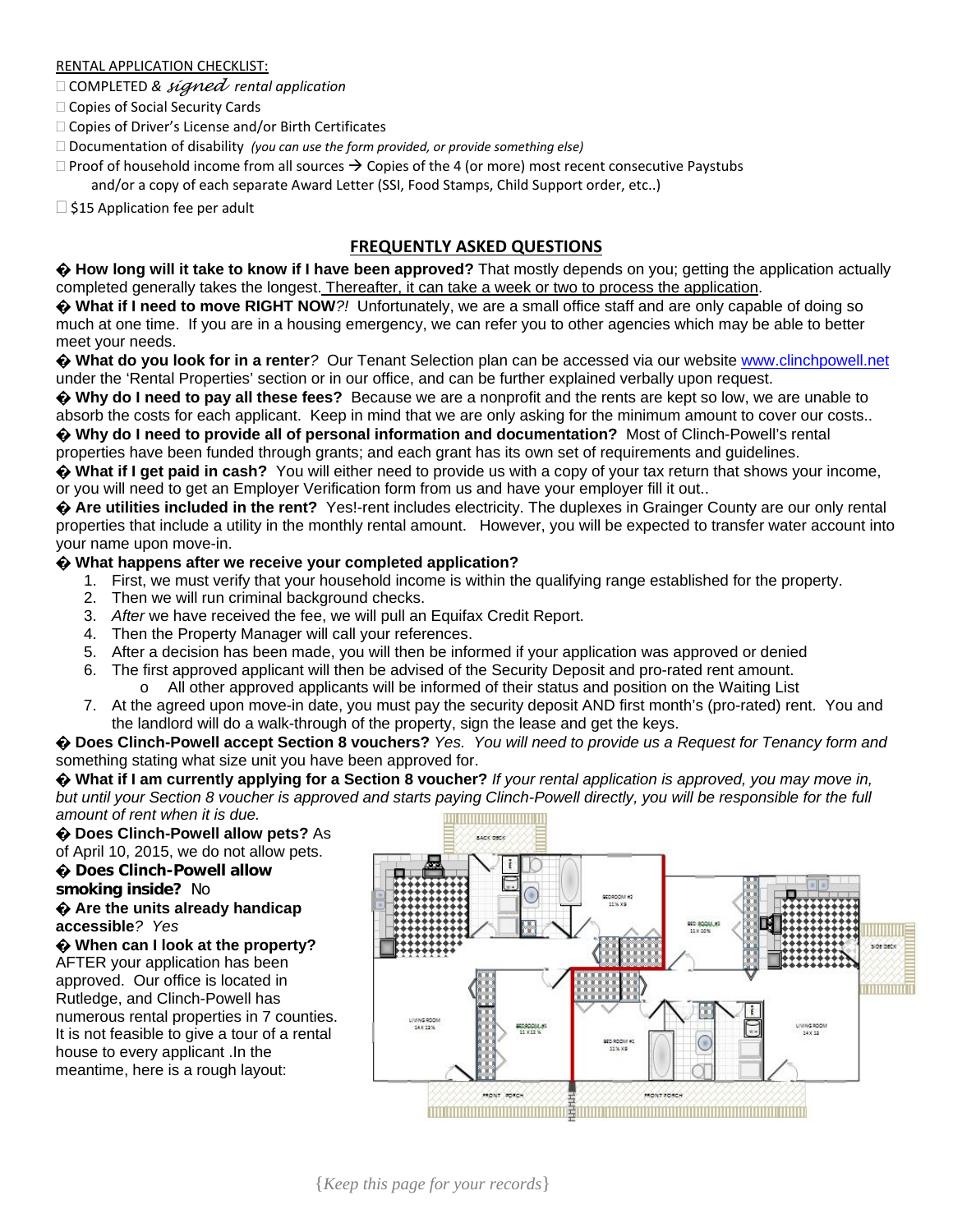# *GRAINGER CO. DUPLEXES* --RENTAL APPLICATION

**APPLICANT INFORMATION**

□11W/Joppa or □ Hwy 131/Washburn



| Name <b>Name Eirst</b><br>$\overline{\phantom{a}}$ M.I.                                                                                                                                                                                                                |      |                     |            | Birth date <u>the contract of the set of the set of the set of the set of the set of the set of the set of the set of the set of the set of the set of the set of the set of the set of the set of the set of the set of the set</u> |  |
|------------------------------------------------------------------------------------------------------------------------------------------------------------------------------------------------------------------------------------------------------------------------|------|---------------------|------------|--------------------------------------------------------------------------------------------------------------------------------------------------------------------------------------------------------------------------------------|--|
| Social Security # _______________________________                                                                                                                                                                                                                      | Last |                     |            |                                                                                                                                                                                                                                      |  |
| Home Phone_(________)_____________________Cell Phone_(_______)___________________                                                                                                                                                                                      |      |                     |            |                                                                                                                                                                                                                                      |  |
|                                                                                                                                                                                                                                                                        |      |                     |            |                                                                                                                                                                                                                                      |  |
|                                                                                                                                                                                                                                                                        |      |                     |            | Veteran: $\Box$ No $\Box$ Yes $\Box$ Active duty                                                                                                                                                                                     |  |
| Names of all persons who will be living with you:                                                                                                                                                                                                                      |      |                     |            |                                                                                                                                                                                                                                      |  |
| <b>NAME</b>                                                                                                                                                                                                                                                            | AGE  | <b>RELATIONSHIP</b> | <b>SEX</b> | SOCIAL SECURITY #                                                                                                                                                                                                                    |  |
| <b>NAME</b>                                                                                                                                                                                                                                                            | AGE  | RELATIONSHIP        | <b>SEX</b> | <b>SOCIAL SECURITY #</b>                                                                                                                                                                                                             |  |
| <b>NAME</b>                                                                                                                                                                                                                                                            | AGE  | <b>RELATIONSHIP</b> | <b>SEX</b> | SOCIAL SECURITY #                                                                                                                                                                                                                    |  |
| Do you have a current situation which causes you to need assistance in completing this intake application<br><b>» CURRENT HOUSING STATUS</b>                                                                                                                           |      |                     |            |                                                                                                                                                                                                                                      |  |
|                                                                                                                                                                                                                                                                        |      |                     |            |                                                                                                                                                                                                                                      |  |
|                                                                                                                                                                                                                                                                        |      |                     |            |                                                                                                                                                                                                                                      |  |
|                                                                                                                                                                                                                                                                        |      |                     |            |                                                                                                                                                                                                                                      |  |
| Current Rent Amount: \$_________ Utilities included? □No □Yes<br>Do you have a Section 8 voucher? □No □Yes                                                                                                                                                             |      |                     |            |                                                                                                                                                                                                                                      |  |
| » RENTAL HISTORY: *We need your rental history for the last 5 to 10 years. Please attach an additional sheet if<br>necessary. Also, if you lack rental history, please explain why (i.e. "I am currently living with family members, or I used<br>to own my home, etc) |      |                     |            |                                                                                                                                                                                                                                      |  |
|                                                                                                                                                                                                                                                                        |      |                     |            |                                                                                                                                                                                                                                      |  |
|                                                                                                                                                                                                                                                                        |      |                     |            |                                                                                                                                                                                                                                      |  |
|                                                                                                                                                                                                                                                                        |      |                     |            |                                                                                                                                                                                                                                      |  |
|                                                                                                                                                                                                                                                                        |      |                     |            |                                                                                                                                                                                                                                      |  |

*Previous* Landlord 2: \_\_\_\_\_\_\_\_\_\_\_\_\_\_\_\_\_\_\_\_\_\_\_\_\_\_\_\_\_\_\_\_\_\_\_\_\_\_\_\_\_\_\_\_\_\_ Time lived there:\_\_\_\_\_\_\_\_\_\_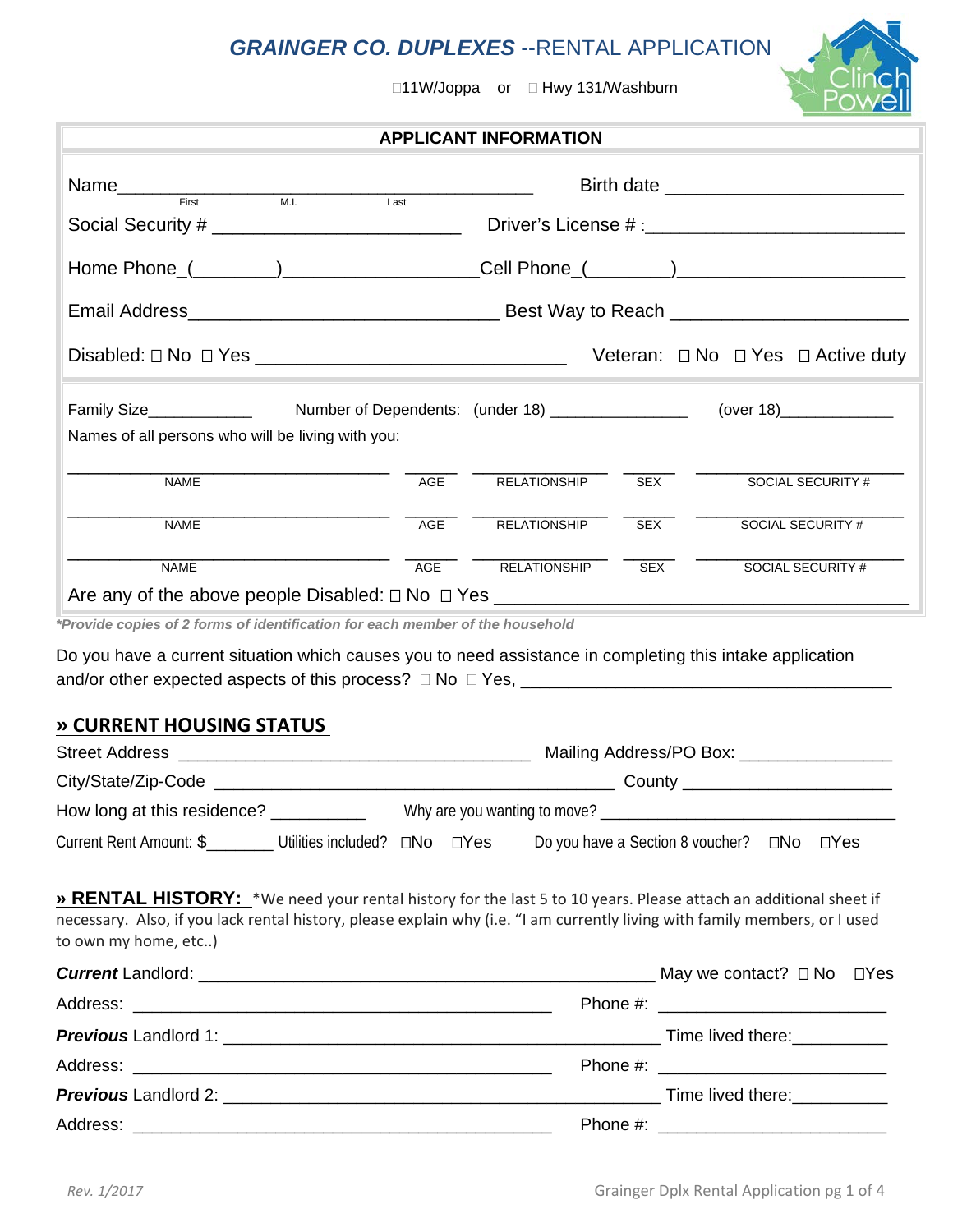**» HOUSEHOLD INCOME AND ASSETS:** The Grainger duplexes are considered low-income housing, and as such, we must have documentation and be able to verify the entire household's income. *\*Remember to include a copy of the award letter for each type of benefit income, and copies of at least 4 of the most recent consecutive paychecks.* 

| • Does anyone in the household receive any of the following?: *please describe in the table below |                       |  |                           |               |                     |  |
|---------------------------------------------------------------------------------------------------|-----------------------|--|---------------------------|---------------|---------------------|--|
| □ Social Security                                                                                 | □ SSI □ SS Disability |  | □ Child Support □ Alimony |               | $\Box$ Unemployment |  |
| TYPE OF REGIMENTED INCOME                                                                         |                       |  | TO WHOM                   | <b>AMOUNT</b> | <b>FREQUENCY</b>    |  |
|                                                                                                   |                       |  |                           |               |                     |  |
|                                                                                                   |                       |  |                           |               |                     |  |
|                                                                                                   |                       |  |                           |               |                     |  |
|                                                                                                   |                       |  |                           |               |                     |  |
|                                                                                                   |                       |  |                           |               |                     |  |
|                                                                                                   |                       |  |                           |               |                     |  |

*\*Attach a copy of an award letter for each type of income*

• Do you, receive consistent financial support from family members NOT living with you?  $\Box$ No  $\Box$ Yes

| •If yes, provide the name and contact information for the family member as well as the amount and frequency |  |  |  |
|-------------------------------------------------------------------------------------------------------------|--|--|--|
| of financial support: _                                                                                     |  |  |  |

*\*Please have the person providing the financial support write a brief letter authenticating the terms of the support, and provide to Clinch-Powell.*

- Do you receive other benefits not considered *income*?  $\Box$  No (Yes):  $\Box$  Food Stamps \$\_\_\_\_\_\_\_ Medicaid WIC/Families First \$\_\_\_\_\_\_\_\_\_ TennCareOther\_\_\_\_\_\_\_\_\_\_\_\_\_ *\*indicate amount & attach award letter*
- Does anyone in the household have any assets worth more than \$500?  $\Box$  No Yes: □Checking account □Savings account □Retirement /IRA/401K □Stocks □Trust account

> **EMPLOYMENT (For all applicants over 18)** \**Attach copies of the 4 most recent consecutive paystubs* 

|                   | Current occupation |                      |                                      | Employer    |                                                                |  |
|-------------------|--------------------|----------------------|--------------------------------------|-------------|----------------------------------------------------------------|--|
| <b>Start Date</b> |                    | # of hours per week: |                                      |             | Do you receive benefits through this job? $\Box$ No $\Box$ Yes |  |
| PAID:             | ⊟ Weekly           |                      | $\Box$ Bi-Weekly $\Box$ 2X per month | □ Monthly   | □+tips/commission/bonuses                                      |  |
|                   | HR or Supervisor:  |                      |                                      | Phone $#$ : |                                                                |  |

●Do you anticipate any changes to your household composition or income in the next 12 months? □No □Yes: \_\_\_\_\_\_\_\_\_\_\_\_\_\_\_\_\_\_\_\_\_\_\_\_\_\_\_\_\_\_\_\_\_\_\_\_\_\_\_\_\_\_\_\_\_\_\_\_\_\_\_\_\_\_\_\_\_\_\_\_\_\_\_\_\_\_\_

●Do you have any pets? No Yes:\_\_\_\_\_\_\_\_\_\_\_\_\_\_\_\_\_\_\_\_\_\_\_\_\_

| •Clinch-Powell does not allow smoking inside of its properties. Will this be a problem for you? $\Box$ No | $\Box$ Yes |
|-----------------------------------------------------------------------------------------------------------|------------|
| • How did you hear about Clinch-Powell's rental properties?                                               |            |

**»BACKGROUND:** *\*As part of the tenant selection process, we will be conducting a background check. The following questions are optional, and will not be counted against you if you choose not to answer.* 

• Has any adult in the household been convicted of a crime within the last 10 years?  $\Box$  No  $\Box$  Yes If so, please list the charge(s) followed by any information/description that you feel is important to mention:

| •Specifically, has anyone in the household been convicted of: A) felony larceny, theft, fraud, or forgery; B) |                                      |
|---------------------------------------------------------------------------------------------------------------|--------------------------------------|
| money laundering; or C) tax evasion in the last 10 years? $\Box$ Yes $\Box$ No                                | $\mathbb{Z}$<br>If No. initial here: |

• Is anyone in the household on parole or probation?  $\Box$  No  $\Box$  Yes If so, provide name & phone # for your Parole/Probation Officer: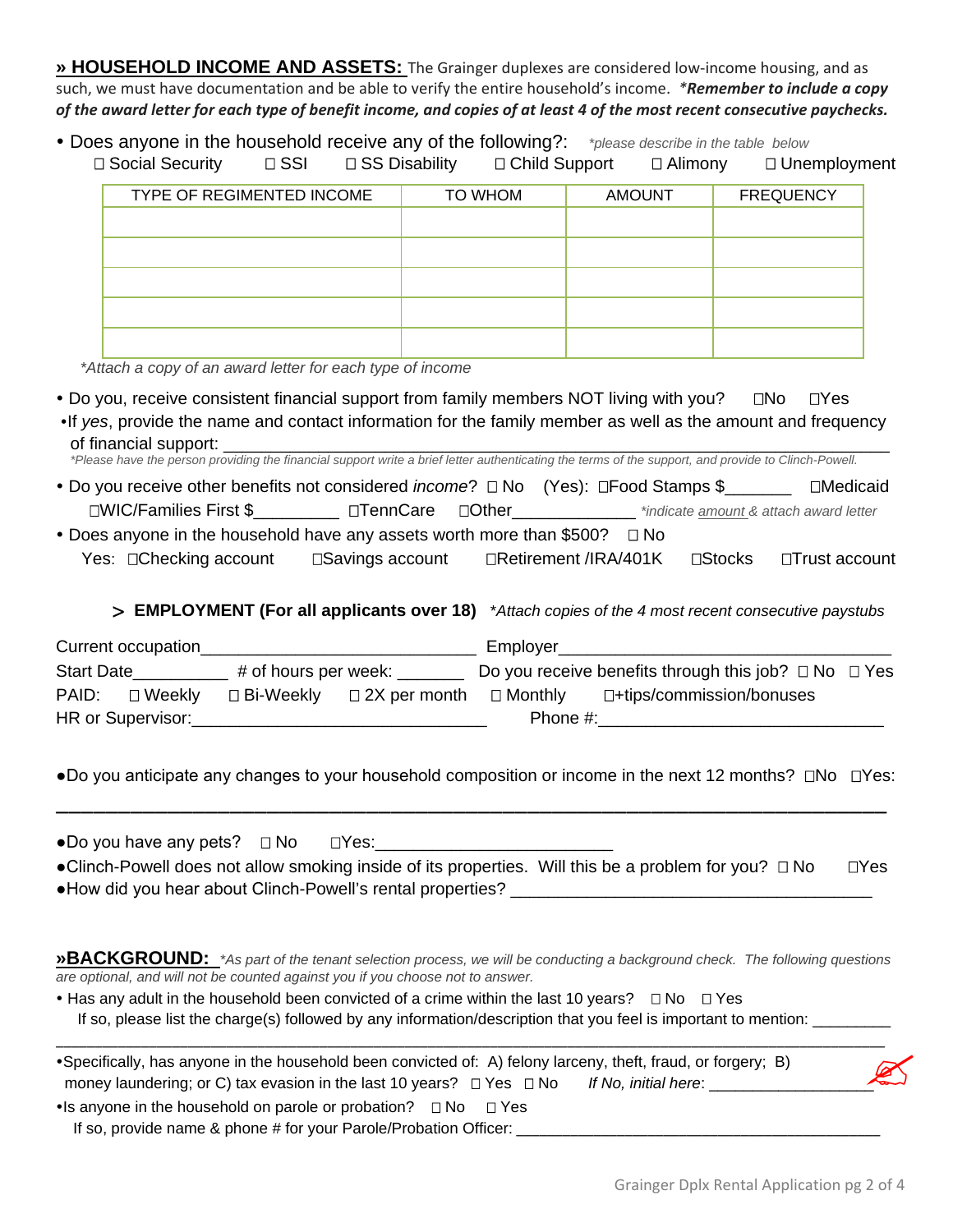**» REFERENCES:** *\*list at least 3 people NOT RELATED TO YOU whom we may contact for reference.*

| <b>NAME</b> | PHONE # | <b>FULL ADDRESS</b> |
|-------------|---------|---------------------|
|             |         |                     |
| <b>.</b>    |         |                     |
| 2.          |         |                     |
|             |         |                     |
|             |         |                     |
| 3.          |         |                     |

●In the event we are unable to move you into the property you're applying for:

• Would you like your application retained to be contacted when similar properties come available?  $\Box$  No  $\Box$  Yes

| . Would you like Clinch-Powell to provide you information to help in your rental housing search?<br>⊓Yes<br>$\sqcap$ No     |                       |                           |  |  |  |
|-----------------------------------------------------------------------------------------------------------------------------|-----------------------|---------------------------|--|--|--|
| •If Yes, then please try to answer the following related to your housing needs (write "N/A" if it's not applicable to you): |                       |                           |  |  |  |
| •Size:                                                                                                                      | -Accessibility needs? | •County/City preferences: |  |  |  |
| •Affordability: Rent:<br><i>max</i> Utilities:<br>•Other needs:                                                             |                       |                           |  |  |  |

•What has been your biggest barrier in finding suitable rental housing thus far?:

Are you, or any of your family members currently employed by, or closely affiliated with *Clinch-Powell RC&D* or the *Tennessee Housing Development Agency*? □No □Yes:

## **» AUTHORIZATION, TERMS & CONDITIONS** *\*signed by ALL adults of the household.*

I/We authorize Clinch-Powell RC & D Council, Inc. to check any and all information and/or references provided, including but not limited to my household, employers, and landlords. I also consent for a criminal/civil background check to be conducted by LexisNexis, First Advantage, local law enforcement, or another outside agency using the information provided in this application. I also give permission to use my Social Security number and birth date in order to check my credit rating and the credit information contained herein either directly or through a credit reporting agency. I understand I may view any such report within 30 days of application.

I/We certify that all the information provided above is complete, correct, and true to the best of my knowledge. I understand that false or misleading information may result in the rejection of my application. I consent to limited questions regarding my disability in order to verify eligibility. I also understand that completion of this application in no way guarantees me that I will receive rental housing.

I attest that I have read the information on both sides of the application cover letter, specifically as it pertains to specific fees requested and the availability of assistance. If I provide specific account information for electronic payment, I authorize Clinch-Powell to utilize it for my expressed purposes (provided by me either written or verbally). I understand that it is my responsibility to request alternatives/assistance or inform the Property Manager of any potential hardships this application process might create for me or my household.

I understand that by withholding or providing vague information on this application or to Clinch-Powell may result in a delay of my application process. I am aware that tenants are selected on a first-come, first-serve basis following the approval of their application and demonstration of their ability to provide the required security deposit and first-month's pro-rated rent amount. Thusly, I understand that it is my responsibility to provide Clinch-Powell with the requested information in a timely fashion. I authorize Clinch-Powell to contact me by any method I have provided. I understand Clinch-Powell has no control over the security of communication methods outside of its internally owned communication portals, and is therefore not responsible for external security breaches. I understand and acknowledge that it is my sole responsibility to provide Clinch-Powell with up-to-date and reliable contact information; consequently, my failure to do so may result in the delay and/or disqualification of my application. If my application is incomplete, it will expire after thirty (30) days. After such time, my application may be destroyed unless otherwise arranged by the parties.

I/We authorize Clinch-Powell to communicate with public housing authorities, social service agencies, or other landlords on my behalf as part of the application process, on-going tenancy, and/or in assisting me with finding other rental properties or resources. I/we hereby authorize Clinch-Powell, when appropriate, to share information with USDA Rural Development, TN Housing Development Agency, Department of Housing & Urban Development, or another relevant third party or partnering agency for the purposes of program monitoring, compliance, and evaluation. And for these purposes, I authorize Clinch-Powell to contact me at a later date to update the information in my file. Lastly, I am aware that many of Clinch-Powell's specific policies relating to rental housing have been made available on Clinch-Powell's website, and can be e-mailed to me upon request. No.

 $\sum_{i=1}^n\frac{1}{(i-1)!}\sum_{j=1}^n\frac{1}{(j-1)!}\sum_{j=1}^n\frac{1}{(j-1)!}\sum_{j=1}^n\frac{1}{(j-1)!}\sum_{j=1}^n\frac{1}{(j-1)!}\sum_{j=1}^n\frac{1}{(j-1)!}\sum_{j=1}^n\frac{1}{(j-1)!}\sum_{j=1}^n\frac{1}{(j-1)!}\sum_{j=1}^n\frac{1}{(j-1)!}\sum_{j=1}^n\frac{1}{(j-1)!}\sum_{j=1}^n\frac{1}{(j-1)!}\sum_{j=1}^n\frac$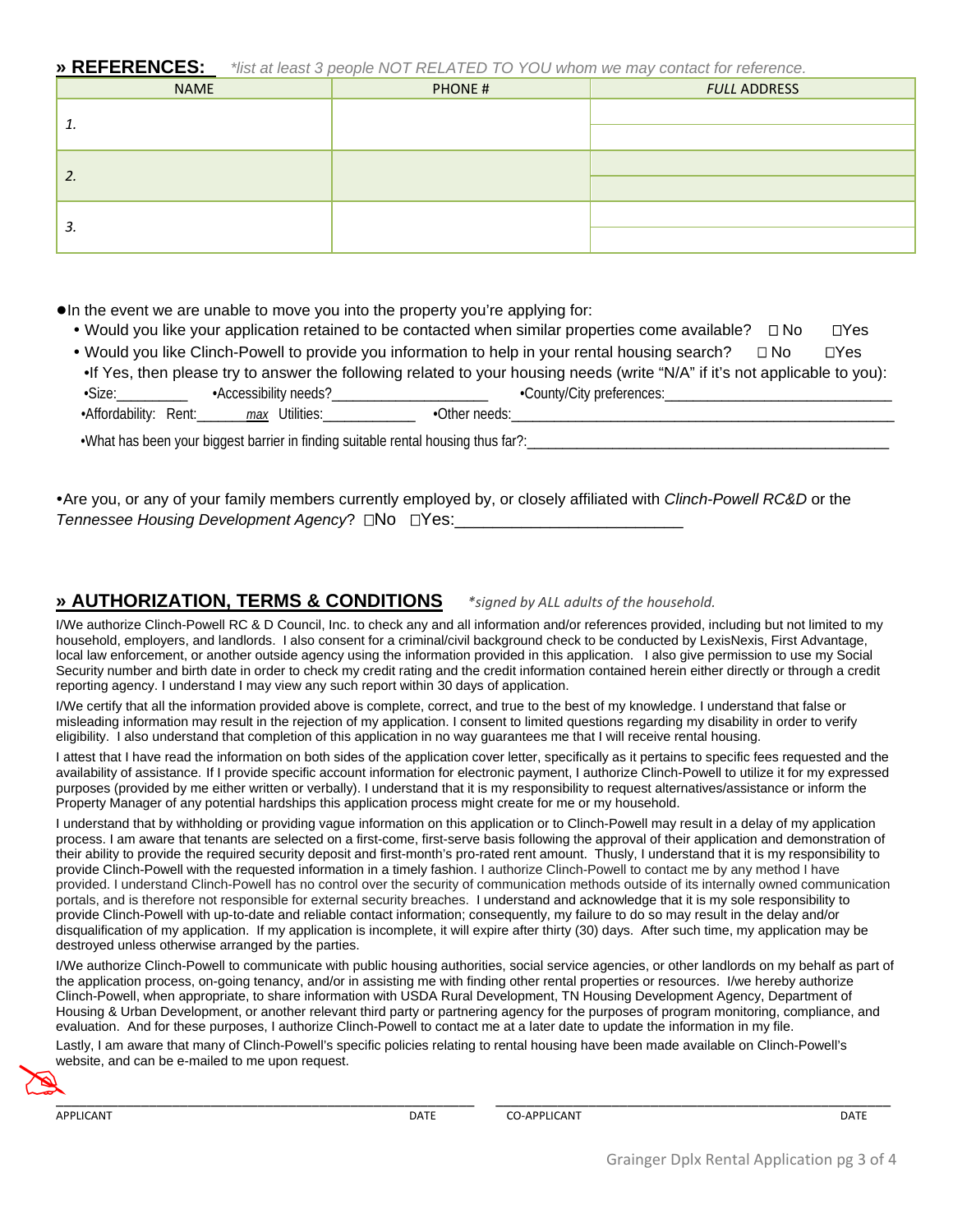

# **DISCLOSURE & CONFLICT OF INTEREST**

Clinch-Powell RC & D Council is a non-profit Community Housing Development Organization and a HUD-approved counseling agency (82394) that, among other activities, helps families with affordable housing goals. Most services are available in alternative formats and locations upon request.

Clinch-Powell receives funding for its housing programs through grants and loans from a number of sources, including but not limited to: USDA Rural Development, US Dept. of Housing & Urban Development [HUD], Corporation for National and Community Service, Federal Home Loan Bank, the Environmental Protection Agency, Tennessee Housing Development Agency, Fahe/ Just Choice Lending, Citizens Bank & Trust Co. of Grainger County, BB&T Bank, SunTrust Bank, public fundraising, and private donations.

As a housing counseling agency, Clinch-Powell offers the following services: 1) Pre-Purchase Homebuyer Education Workshops-- utilizing the *Realizing the American Dream* curriculum; 2) Pre-Purchase Counseling -- financial readiness to purchase/own an affordable home; 3) Post-Purchase Counseling and Workshops-- non-delinquency home improvement, energy efficiency; 4) Foreclosure Prevention/ Loss Mitigation Counseling—assisting to resolve mortgage defaults; 5) Rental Counseling--locating safe/decent rental housing; 6) Household Budgeting & Credit Repair Counseling and Workshops--financial literacy and personal money management; 7) High-Cost Mortgage Counseling - requirement of certain mortgage loans to ensure borrower's understanding of the risk of the loan. Clinch-Powell, along with Clinch-Powell Construction Company develops affordable single-family homes to sell to low- to moderate- income families. In addition to coordinating the packaging and servicing of select loan products, Clinch-Powell itself occasionally offers low-interest loans and grants for various affordable housing activities. Clinch-Powell NMLS #195063; Sara Knight NMLS #920625, Kelsey Cook NMLS #1372118. Please visit http://mortgage.nationwidelicensingsystem.org/ to find more information regarding history and profile as a mortgage lender. Lastly, Clinch-Powell is a property manager for a multi-family low-income apartment building, as well as, multiple single-family rental housing units which it also owns.

In providing counseling services, Clinch-Powell housing counselors will present to their clients several options in the furtherance of their housing goal/service, possibly including recommendations of some of the above listed services. The Clinch-Powell housing counselor will recommend only services that are in the best interest of the client, and will inform the client of any interests the organization has in any particular product or service. Within the agency, individual housing counselors may perform multiple affordable housing activities within the scope of their regular job duties, and as such, will not receive any additional funds or incentives specifically for those activities. Moreover, as per HUD guidelines, housing counselors will not simultaneously participate in specific housing activities.

As the client, you have the right to inquire as to specific relationships Clinch-Powell or its employees have with other entities. You also have the right to choose (or not) the products or services that you feel are right for your household, regardless of any option presented or recommendation made by the housing counselor. YOU ARE UNDER NO OBLIGATION TO UTILIZE/RECEIVE, OR EVEN CONTINUE WITH SERVICES THROUGH YOUR HOUSING COUNSELOR OR CLINCH-POWELL AS A WHOLE. Your decision to utilize or not utilize certain programs and products will not in any way affect your housing counseling service. If you decide to discontinue services with Clinch-Powell, or if your need is beyond the scope of the agency's capabilities, Clinch-Powell staff will assist you locating a more suitable local agency.

If you/your housing situation meet certain criteria, we may collect personal information directly from you and enter into a computer system call HMIS (Homeless Management Information System). Many agencies that provide assistance use this computer system to gather information about clients that are homeless or at risk of homelessness. We only collect information that we consider to be appropriate. You are not required to provide this information. However, without your information we may not be able to fully assist your needs. All information provided to the HMIS system is safeguarded and held under tightest security

**All programs of Clinch-Powell are available without regard to race, color, national origin, gender, religion, age, disability, political beliefs, sexual orientation and marital or family status, because all or part of the applicants income derives from any public assistance program; or because the applicant has in good faith exercised any right under the Consumer Credit Protection Act. The federal agency that administers compliance with this law concerning this creditor is the Federal Trade Commission- 600 Pennsylvania Avenue, NW, Washington DC 20580.**



# **PRIVACY POLICY NOTICE**

We may collect non-public personal information about you from the following sources: A) Information that you provide to us orally or written, such as on applications or other forms; B) Information about your transaction with us or others; and C) Information from others, such as credit bureaus, real estate appraisers, lenders and employers.

We do not disclose any non-public personal information about you without your consent to anyone, except:

- information provided to your lender as required to gain approval for a loan or protect your current home,
- to government agencies and grantors in compliance with their respective monitoring and reporting requirements,
- in broader forms to partnering agencies for reporting purposes, joint applications, and/or compilation of statistical data,
- as required by law.

To maintain security of customer information, we restrict access to your personal and account information to persons who need to know that information in order to provide you products and services requested with this application. We may disclose certain limited information to relevant third parties as part of a particular service as further described in the specific program authorization. We maintain physical, electronic and procedural safeguards that comply with federal standards to guard your non-public personal information. As a client, you have the right to opt-out and direct us to withhold non-public personal information from third parties, or to specify/limit to whom such information is provided. If you choose to opt-out, we will not be able to answer questions from third parties. To opt-out, you will need to make special note of this on this page, written separately, or explicitly stated to your counselor; not signing this page is not sufficient to opt-out. If at any time, you wish to change your decision with regard to your opt-out, you may call us at 865-828-5927 and do so.

If you decide to discontinue services through Clinch-Powell, we will still adhere to the policies and practices as described in this notice. The agency will continue to safely maintain your records for a period of time, of at least three (3) years, after which all digital files will be purged and paper documents will be shredded and destroyed.

## **I have been provided a copy of, fully read, and understand the information within this disclosure, as well as, Clinch-Powell RC & D's policies regarding conflicts of interest and the confidentiality of client information as state above.**

 $\blacktriangleright$  , and the contribution of the contribution of the contribution of the contribution of the contribution of the contribution of the contribution of the contribution of the contribution of the contribution of the con  $\sum_{n=1}^{R}$